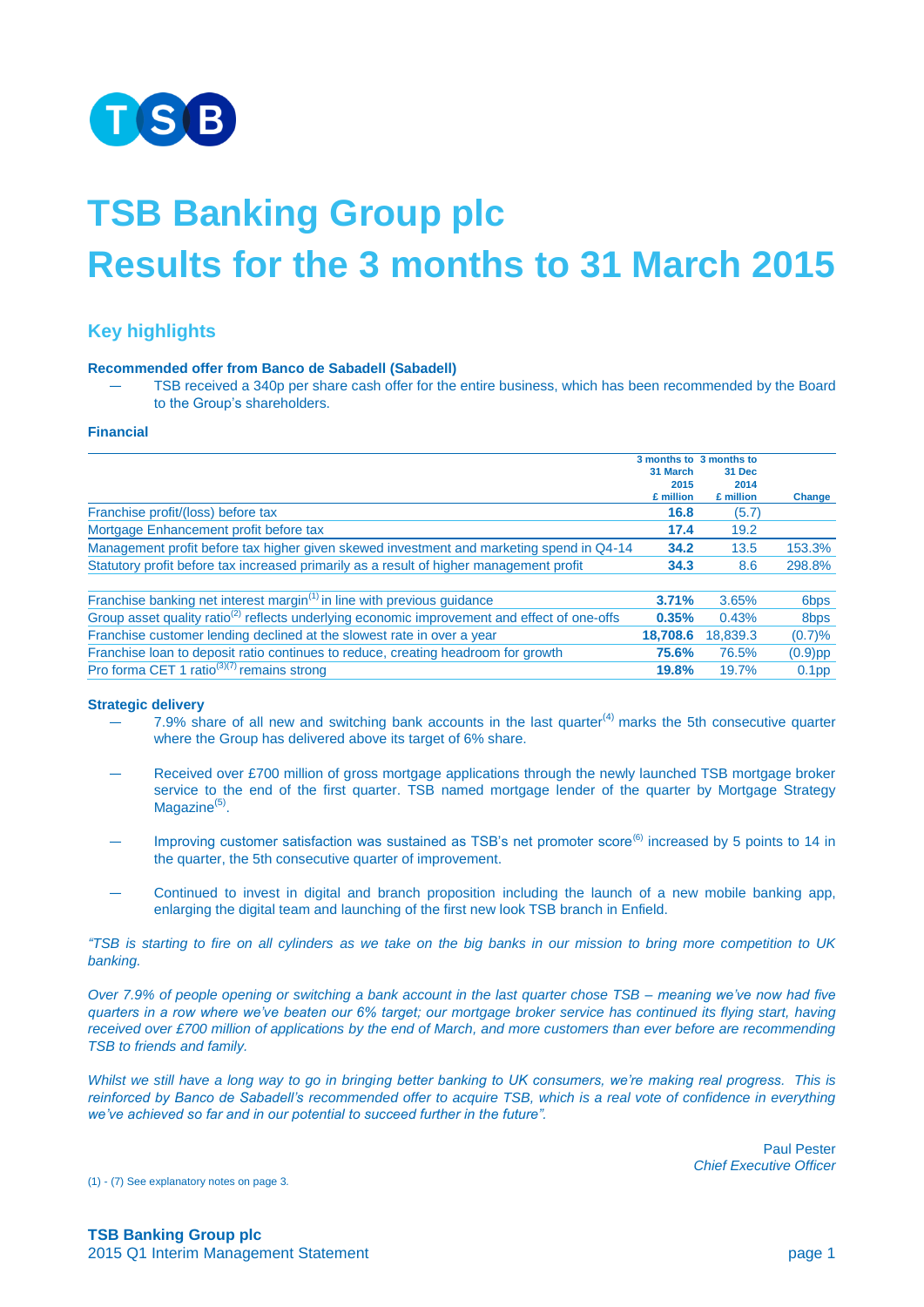# **Contents**

|                                                                                 | Page |
|---------------------------------------------------------------------------------|------|
| <b>Summary results</b>                                                          |      |
| Strategic update                                                                | 4    |
| <b>Business review</b>                                                          | 6    |
|                                                                                 |      |
| <b>Appendices</b>                                                               |      |
| 1. Statutory consolidated balance sheet (unaudited)                             |      |
| 2. Statutory summary consolidated statement of comprehensive income (unaudited) |      |
| 3. Quarterly results summary by segment (unaudited)                             |      |
| 4. Reconciliation of management basis of statutory results (unaudited)          | 10   |
|                                                                                 |      |

### **Basis of presentation**

This statement presents the consolidated results of TSB Banking Group plc and its subsidiaries (the Group) for the three months to 31 March 2015.

#### **Management basis**

In order to present a more useful view of business performance, the Group's results are presented on a management basis which for the three months to 31 March 2015 excludes volatility arising from derivatives and costs arising from the Sabadell offer to acquire the shares of the Group.

#### **Reporting segments**

TSB is a provider of retail banking services in Britain and is organised, managed and reported across two business segments:

- Franchise, the Group's multi-channel retail banking business; and
- Mortgage Enhancement, a mortgage loan portfolio that was assigned to the Group by Lloyds Banking Group (LBG) with effect from 28 February 2014 in response to a review by the Office of Fair Trading of the effect on competition of the divestment of TSB. This is designed to enhance the Group's profitability by over £230 million.

### **Forward looking statements**

This announcement contains forward looking statements with respect to the business, strategy and plans of the TSB Banking Group, its current goals and expectations relating to its future financial condition and performance. Statements that are not historical facts, including statements about the Group or the Group's management's beliefs and expectations are forward looking statements. By their nature, forward looking statements involve risk and uncertainty because they relate to future events and circumstances that will or may occur. The Group's actual future business, strategy, plans and/or results may differ materially from those expressed or implied in these forward looking statements as a result of a variety of factors, including, but not limited to, any acquisition of TSB Banking Group resulting from the recommended offer by Sabadell; UK domestic and global economic and business conditions; the ability to access sufficient funding to meet the Group's liquidity needs; risks concerning borrower or counterparty credit quality; instability in the global financial markets, including Eurozone instability and the impact of any sovereign credit rating downgrade or other sovereign financial issues; market-related risks including in relation to interest rates and exchange rates; changing demographics and market-related trends; changes in customer preferences; changes to laws, regulation, accounting standards or taxation, including changes to regulatory capital or liquidity requirements; the policies and actions of governmental or regulatory authorities in the UK or the European Union or other jurisdictions in which the Group operates; the implementation of the Recovery and Resolution Directive and banking reform following the recommendations made by the Independent Commission on Banking; the ability to attract and retain senior management and other employees; the extent of any future impairment charges or write-downs caused by depressed asset valuations, market disruptions and illiquid markets; the effects of competition and the actions of competitors, including non-bank financial services and lending companies; exposure to regulatory scrutiny, legal proceedings, regulatory investigations or complaints and other factors. The forward looking statements contained in this announcement are made as at the date of this announcement and the Group undertakes no obligation to update any of its forward looking statements.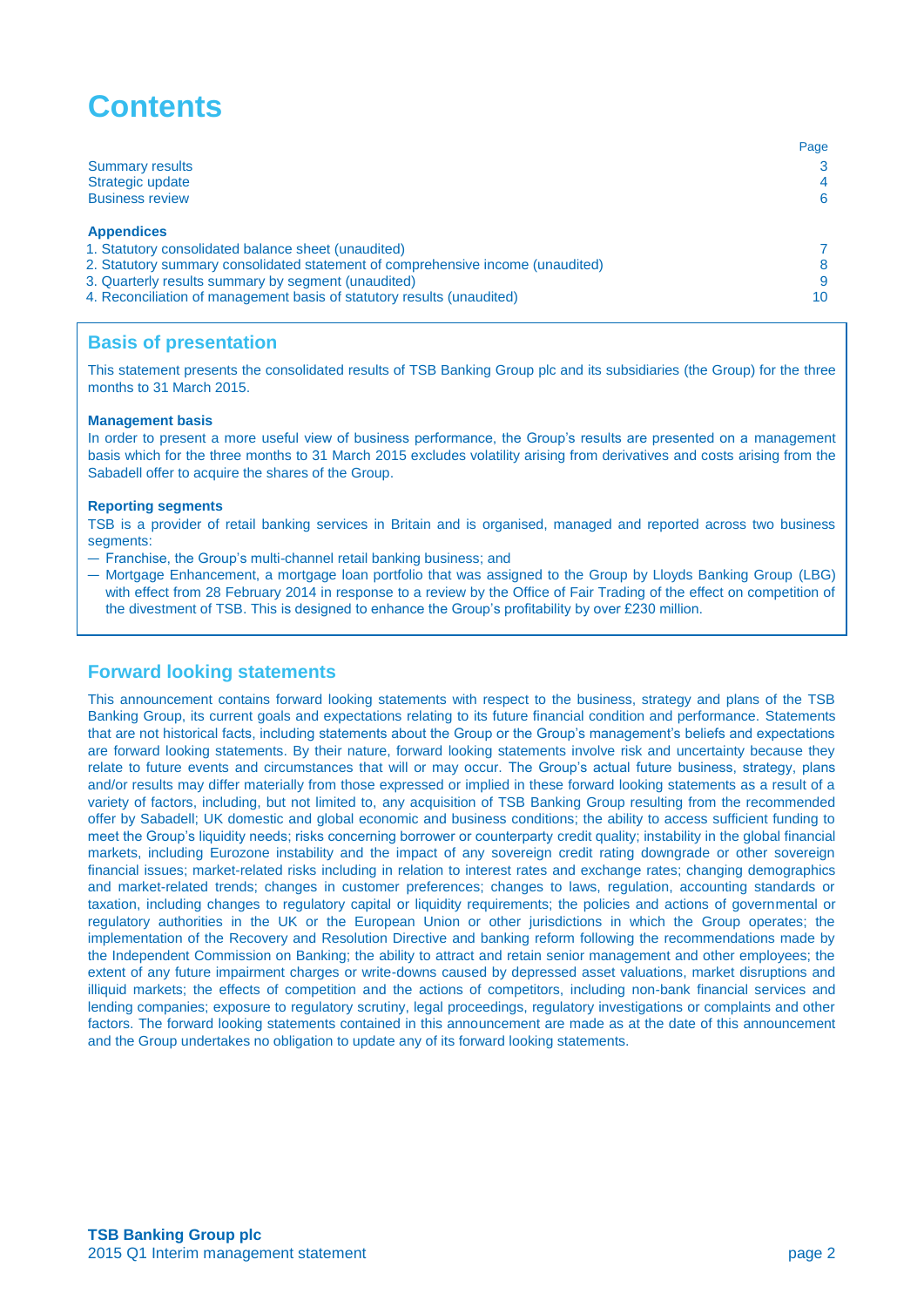# **Summary results**

#### **Summary balance sheet**

|                                                                |                  | At<br>31 March<br>2015<br>£ million | At<br>31 Dec<br>2014<br>£ million | <b>Change</b><br>% |
|----------------------------------------------------------------|------------------|-------------------------------------|-----------------------------------|--------------------|
| Loans and advances to customers                                |                  | 21,386.2                            | 21,641.4                          | (1.2)              |
| <b>Other assets</b>                                            |                  | 6,016.7                             | 5,530.0                           | 8.8                |
| <b>Total assets</b>                                            |                  | 27,402.9                            | 27,171.4                          | 0.9                |
|                                                                |                  |                                     |                                   |                    |
| <b>Customer deposits</b>                                       |                  | 24,733.6                            | 24,624.9                          | 0.4                |
| <b>Other liabilities</b>                                       |                  | 1,006.6                             | 912.1                             | 10.4               |
| Shareholders' equity                                           |                  | 1,662.7                             | 1,634.4                           | 1.7                |
| <b>Total equity and liabilities</b>                            |                  | 27,402.9                            | 27,171.4                          | 0.9                |
| Franchise loan to deposit ratio                                |                  | 75.6%                               | 76.5%                             | $(0.9)$ pp         |
| Net asset book value per share (pence)                         |                  | 333p                                | 327p                              | 6 <sub>p</sub>     |
| Common Equity Tier 1 Capital ratio <sup>(7)</sup>              |                  | 23.0%                               | 23.0%                             |                    |
| <b>Risk-weighted assets</b>                                    |                  | £6,941.9m                           | £6,930.2m                         | 0.2%               |
| Pro forma Common Equity Tier 1 Capital ratio <sup>(3)(7)</sup> |                  | 19.8%                               | 19.7%                             | 0.1 <sub>pp</sub>  |
| Leverage ratio $(7)$                                           |                  | 5.7%                                | 5.8%                              | $(0.1)$ pp         |
| <b>Summary income statement</b>                                |                  |                                     |                                   |                    |
|                                                                | 3 months to      | 3 months to                         |                                   | 3 months to        |
|                                                                | 31 March<br>2015 | 31 Dec<br>2014                      | <b>Change</b>                     | 31 March<br>2014   |
|                                                                | £ million        | £ million                           | %                                 | £ million          |
| Net interest income                                            | 192.3            | 197.2                               | (2.5)                             | 189.0              |
| Other income                                                   | 30.5             | 34.5                                | (11.6)                            | 38.1               |
| <b>Total income</b>                                            | 222.8            | 231.7                               | (3.8)                             | 227.1              |
| <b>Operating expenses</b>                                      | (169.8)          | (194.7)                             | 12.8                              | (152.8)            |
| Impairment                                                     | (18.8)           | (23.5)                              | 20.0                              | (27.3)             |
| <b>Profit before taxation (management basis)</b>               | 34.2             | 13.5                                | 153.3                             | 47.0               |
| Gain/(loss) on derivatives and hedge accounting                | 4.4              | (0.4)                               |                                   | (0.6)              |
| Derivative fair value unwind                                   | (3.0)            | (4.5)                               |                                   | (7.3)              |
| Sabadell transaction costs                                     | (1.3)            |                                     |                                   |                    |
| Defined benefit pension scheme settlement gain                 |                  |                                     |                                   | 63.7               |
| <b>Statutory profit before taxation</b>                        | 34.3             | 8.6                                 | 298.8                             | 102.8              |
| <b>Taxation</b>                                                | (7.4)            | (1.8)                               |                                   | (21.1)             |
| <b>Statutory profit for the period</b>                         | 26.9             | 6.8                                 | 295.6                             | 81.7               |
| Group banking net interest margin <sup>(1)</sup>               | 3.61%            | 3.57%                               | 4 <sub>bps</sub>                  | 3.62%              |
| Franchise banking net interest margin (1)                      | 3.71%            | 3.65%                               | 6 <sub>bps</sub>                  | 3.64%              |
| Group management basis cost: income ratio                      | 76.2%            | 84.0%                               | <b>7.8pp</b>                      | 67.3%              |
| Group asset quality ratio (AQR) <sup>(2)</sup>                 | 0.35%            | 0.43%                               | 8bps                              | 0.52%              |
| <b>Other key performance indicators</b>                        | Quarter to       | Quarter to                          |                                   | Quarter to         |

|                                                            | <b>Quarter to</b> | <b>Quarter to</b> |            | Quarter to |
|------------------------------------------------------------|-------------------|-------------------|------------|------------|
|                                                            | 31 March          | 31 Dec            |            | 31 March   |
|                                                            | 2015              | 2014              | Change     | 2014       |
| Mortgage gross new lending (£ million)                     | 479.0             | 404.5             | 18.4%      | 316.0      |
| Share of new personal bank account openings <sup>(4)</sup> | 7.9%              | 8.0%              | $(0.1)$ pp | 6.7%       |
| Customer advocacy – net promoter score $(NPS)^{(6)}$       | 14                |                   |            | (13)       |

(1) Management net interest income divided by average loans and advances to customers, gross of impairment provisions.

(2) Impairment charge on loans and advances to customers divided by average loans and advances to customers, gross of impairment allowance.

(3) Pro forma is calculated to reflect the Franchise Unsecured customer lending portfolios calculated on an Internal Ratings Based (IRB) basis. Currently, these portfolios are calculated on the standardised basis approach. The Group plans to migrate, subject to PRA approval, these to an IRB basis by June 2015.

(4) Source: CACI Current and Savings Account Market Database (CSDB) which includes current, packaged, youth, student and basic bank accounts, and new account openings excluding account upgrades. Data presented on a two month lag each quarter.

(5) Joint lender of the quarter for Q1 2015 - Mortgage Strategy Magazine (11/02/2015).

(6) NPS is based on the question "On a scale of 0-10, where 0 is not at all likely and 10 is extremely likely, how likely is it that you would recommend TSB to a friend or colleague?" NPS is the percentage of TSB customers who score 9-10 after subtracting the percentage who score 0-6.

(7) Excludes unaudited retained statutory profit for the 3 months to 31 March 2015 which would contribute 0.4% to CET1, 0.3% to Pro forma CET1 and 0.1% to Leverage ratio.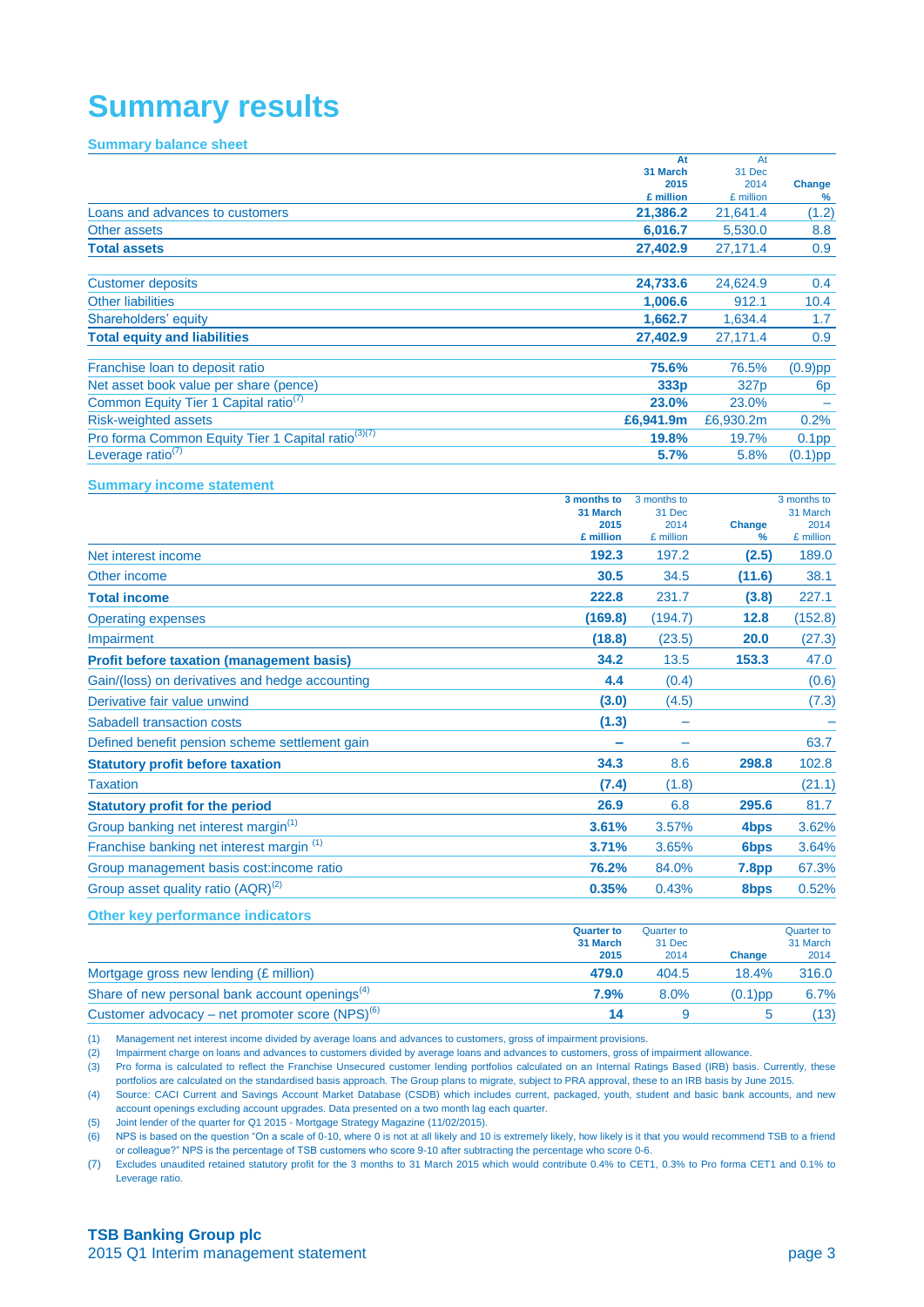# **Strategic update**

### **Recommended offer by Sabadell**

As announced on 20 March 2015, the boards of TSB and Sabadell have reached an agreement on the terms for Sabadell to acquire TSB. We believe this offer represents a significant endorsement of the progress TSB has made. We believe it provides our shareholders with the opportunity to receive in cash today the value that may have otherwise been unlocked over time as TSB executes its strategy and realises its longer term growth prospects, while removing the risks inherent in the delivery of that growth plan.

Sabadell expects to support and accelerate TSB's retail growth strategy and the expansion of TSB's presence in the SME sector. Sabadell intends to continue to operate TSB as a robust competitor in the UK banking market, building on the TSB brand name.

The Sabadell transaction continues to progress. However we remain focused on achieving our strategy to grow the business and bring more competition to UK banking. In the first quarter of 2015 TSB continued to make good progress with a continuing focus on the three key components of our growth strategy as follows:

#### **1. Provide [great banking to more people](file://global.lloydstsb.com/verde/FinancialControl_V/Shared/FIN-SHR3/Verde%20Fin%20Controller%20Team/Statutory%20Reporting/2014%20Reporting/Q4%202014/15.01.19%20Prototype%20ARA%20Draft%201.7.docx%23)**

**[Grow market share of bank accounts by consistently taking a greater than 6% share of gross flow over a](file://global.lloydstsb.com/verde/FinancialControl_V/Shared/FIN-SHR3/Verde%20Fin%20Controller%20Team/Statutory%20Reporting/2014%20Reporting/Q4%202014/15.01.19%20Prototype%20ARA%20Draft%201.7.docx%23)  [five year period.](file://global.lloydstsb.com/verde/FinancialControl_V/Shared/FIN-SHR3/Verde%20Fin%20Controller%20Team/Statutory%20Reporting/2014%20Reporting/Q4%202014/15.01.19%20Prototype%20ARA%20Draft%201.7.docx%23)** 

- In the most recent quarter, TSB delivered a 7.9% share of flow of all new and switching bank accounts, the 5th consecutive quarter where we exceeded our 6% target.
- This continued strong performance reflects the strength of the TSB brand and our competitive bank account offering and also helped to increase customer deposits by a further £108.7 million in the quarter.

#### **2. Help more people borrow well Grow Franchise customer lending by 40% to 50% over a five year period from IPO.**

- We have made strong early progress since launching our mortgage intermediary distribution channel in January 2015, with over £700 million of applications received to the end of the first quarter, approximately £100 million of completions in the first quarter and we were named mortgage lender of the quarter by Mortgage Strategy Magazine. We have also increased the products on offer through this channel and, having initially focused on house purchase mortgages, now offer re-mortgage products and have begun a pilot for buy-to-let mortgages.
- Our successful re-entry into the mortgage intermediary channel has helped to slow the trend of declining Franchise mortgage balances seen in 2014.
- Unsecured lending remained relatively flat in a congested and competitive environment.

#### **3. Provide the kind of banking experience people want and deserve Deploy TSB's strong digital capability. Build greater consideration of the TSB brand. Deliver a differentiated customer experience through our Partners.**

- We have continued to invest in our digital proposition, launching our new mobile banking app which makes it simpler for our customers to bank with us wherever they may be. In addition, we are doubling the size of our digital banking team to support the further improvement of our digital proposition.
- Now that it is 18 months since we launched TSB back onto high streets across Britain, and almost a year since the end of our co-servicing agreement with Lloyds, we now have a much clearer picture of how our customers are using our branches. In response, we have extended the opening hours for almost 400 of our branches and 328 are now open on a Saturday. We have also reviewed 15 locations across the UK where we have two or more branches within approximately 500 metres of each other. As customers tend to use a particular branch in these locations, we have developed plans to invest in the preferred branch before closing the other branches nearby. As a result we will absorb 17 lesser used branches into the 15 more popular branches. Enfield is the first of our refurbished and re-launched branches and will be followed by the closure of our other Enfield branch only 170 metres away.
- Evidence of the progress is reflected in our Bank net promoter score, which improved by a further 5 points this quarter, the 5th consecutive quarter of improvement.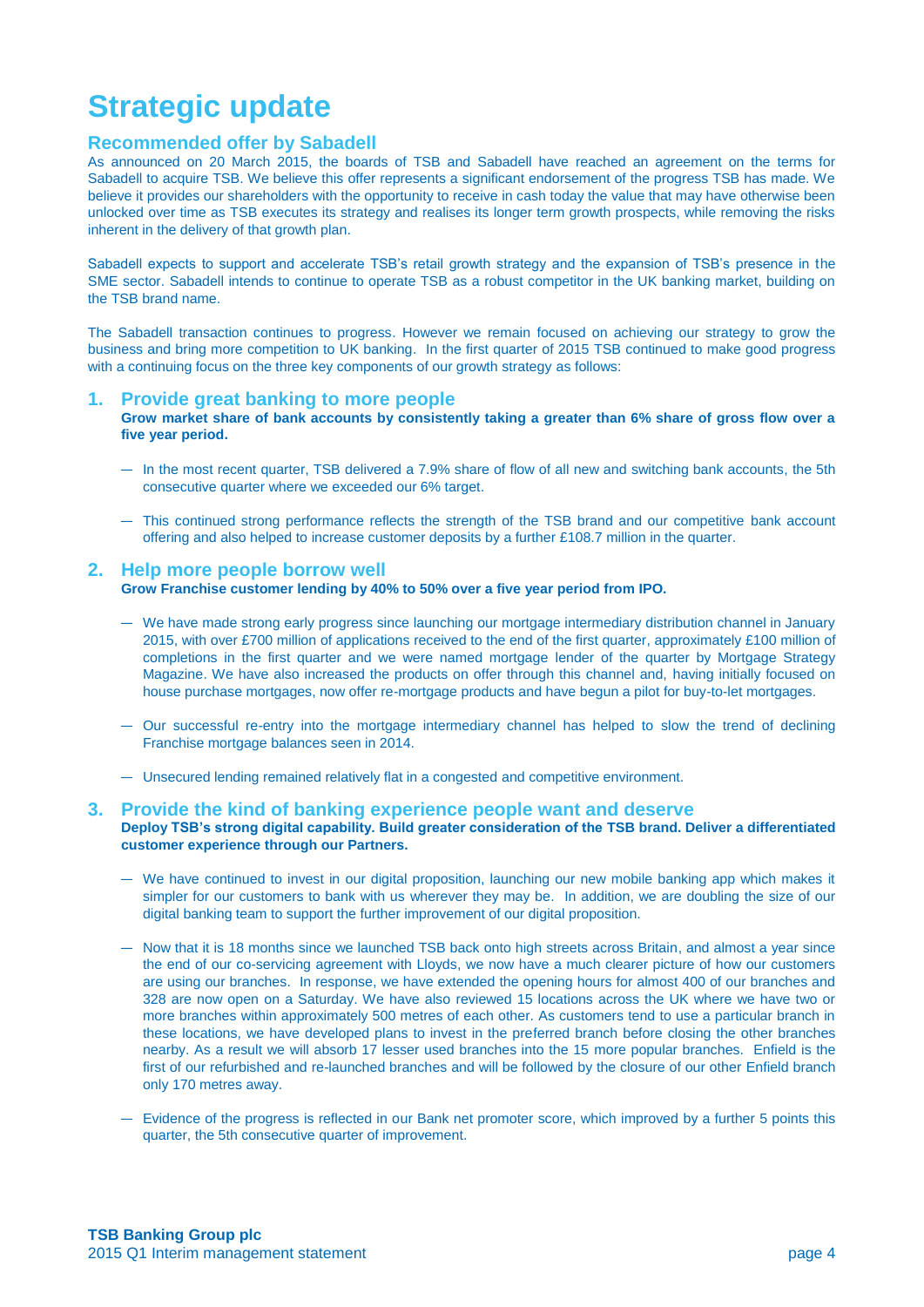### **Summary and outlook**

TSB has continued to build on the strong start made in 2014.

The Sabadell transaction continues to progress and we remain resolutely focused on delivering our growth strategy and bringing more competition to UK banking.

The first quarter of 2015 has been another period of strong progress in continuing to establish TSB's credentials as Britain's challenger bank. Our Q1 2015 financial performance was in line with our expectations and we are continuing to make solid progress with our strategic delivery, particularly with regards to the mortgage intermediary channel.

Certain challenges remain however, particularly the sustained low interest rate and competitive environment. Given this environment we continue to expect the Franchise margin to be broadly flat in 2015 compared to 2014, with margin expansion early in the year offset by negative factors in the second half. The 2015 exit rate for margin is expected to be notably lower than the average for the year. We also continue to expect other income to come under modest pressure given the early implementation of reduced interchange fees and lower Added Value fees contributing to a circa £15 million reduction in Franchise other income in 2015 compared to 2014.

During 2015, cost management will allow the effects of these headwinds to be mitigated and we continue to target expenditure of no more than £720 million in 2015 whilst continuing to deliver our growth strategy including increasing the balance of Franchise lending by over £1.5 billion in 2015 and consistently taking more than a 6% share of all new and switching bank accounts each quarter.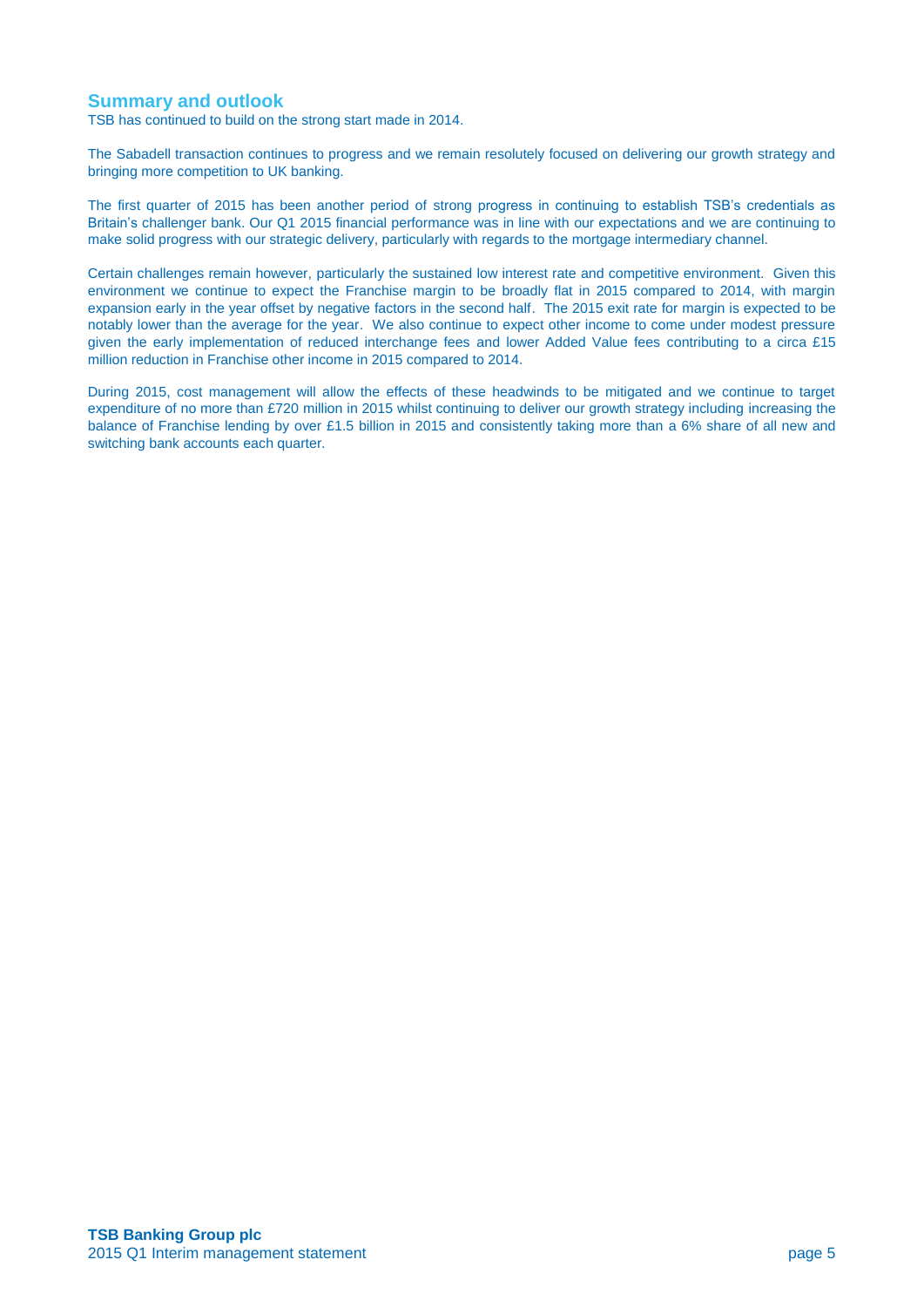# **Business review**

### **Review of the balance sheet**

#### **Customer loans and advances**

Loans and advances decreased by 1.2% in the first quarter of 2015 to £21,386.2 million. This was primarily due to the ongoing expected repayment of the Mortgage Enhancement portfolio which decreased by 4.4%. Franchise loans and advances decreased by 0.7%, representing the smallest quarterly decrease since TSB's separation from LBG in 2013 and reflected the success of the new intermediary channel following its launch in January 2015.

#### **Impairment on loans and advances**

Impaired loans as a percentage of loans and advances to customers remained unchanged at 0.9% (31 December 2014: 0.9%). Impaired loans decreased by 9.2% driven by continued favourable economic conditions. Provisions as a percentage of impaired loans were marginally higher at 43.1% compared to 42.0% at 31 December 2014.

#### **Funding and liquidity**

The Group continued to attract new customers and retain existing deposit balances which led to a 0.4% increase in deposit balances during the quarter to £24,733.6 million. As a result the Franchise loan to deposit ratio at 31 March 2015 was 75.6% (31 December 2014: 76.5%).

#### **Capital management**

The capital position of the Group remains strong with a pro forma Common Equity Tier 1 (CET1) Capital ratio of 19.8% (31 December 2014: 19.7%) and a leverage ratio of 5.7% (31 December 2014: 5.8%).

### **Review of financial performance**

#### **Q1 2015 compared to Q4 2014**

Group profit before tax on a management basis for the three months to 31 March 2015 increased by 153.3% to £34.2 million compared to Q4 2014. This increase primarily reflected lower costs and a continued improvement in impairment partially offset by lower income.

Income fell by 3.8% reflecting the effects of lower lending balances and a decrease in other income. Other income was 11.6% lower and primarily reflects the previously guided effect of market reforms to interchange fee income and the fact that Added Value current accounts remain available only through the digital channel. These factors were partially offset as the Group banking net interest margin improved by 4bps to 3.61%, as expected, primarily driven by lower deposit costs.

Operating expenses decreased by 12.8% given the high marketing and investment spend in Q4 2014 but is also reflective of the continuing and successful business focus on managing costs in the current low interest rate environment.

The impairment charge decreased by 20.0% reflecting the continued effect of the favourable UK economic environment, one off charges in Q4, including an increase in the unsecured loss emergence period, and a £1m benefit from net releases in Q1.

#### **Q1 2015 compared to Q1 2014**

Group profit before tax on a management basis decreased by 27.2% compared to Q1 2014 primarily reflecting higher costs, partially offset by continued improvement in impairment losses.

Total income decreased by 1.9% reflecting a decrease in interest income from lower Franchise lending balances and a decrease in other income reflecting lower Added Value fee income. These were partially offset by higher earnings from the Mortgage Enhancement portfolio where the comparative period did not recognise a full quarter of earnings as it was transferred to the Group with effect from 28 February 2014.

Operating expenses were 11.1% higher reflecting the establishment of the Group's stand alone cost base during 2014, in particular completion of the build of the corporate support functions during 2014 and increased investment spend.

Impairment charge decreased by 31.1% reflecting the favourable UK economic environment. Group AQR decreased to 0.35% from 0.52% in Q1 2014.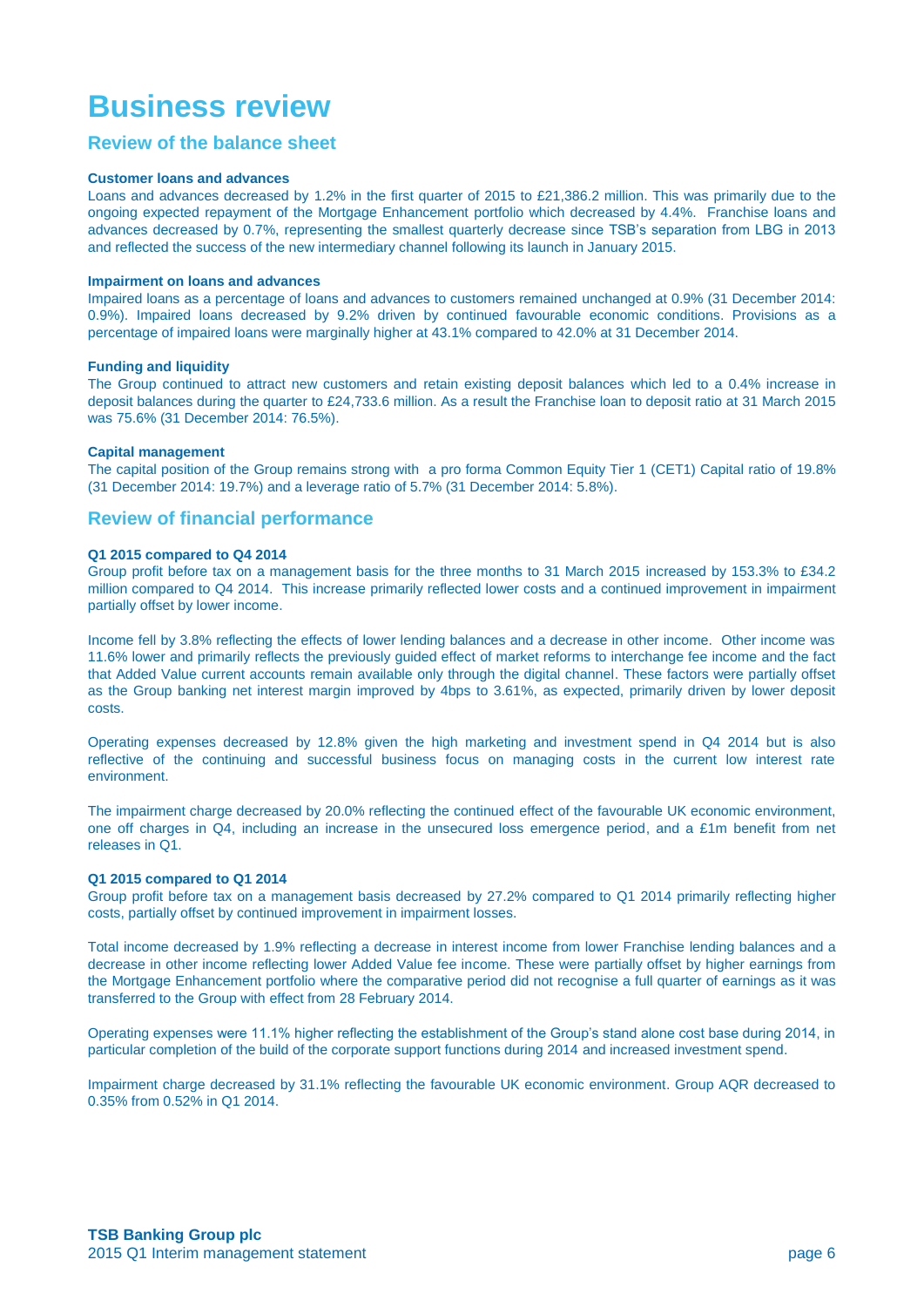# **Appendix 1:**

## **Statutory consolidated balance sheet (unaudited)**

|                                          | At               | At                |
|------------------------------------------|------------------|-------------------|
|                                          | 31 March<br>2015 | 31 Dec<br>2014    |
|                                          | £ million        | £ million         |
| <b>Assets</b>                            |                  |                   |
| Cash and balances at central banks       | 4,411.9          | 4,396.3           |
| Loans and receivables:                   |                  |                   |
| Loans and advances to customers          | 21,386.2         | 21,641.4          |
| Loans and advances to banks              | 143.2            | 134.5             |
| Available-for-sale financial assets      | 654.4            | 339.7             |
| Items in course of collection from banks | 220.7            | 135.7             |
| Deferred tax assets                      | 103.6            | 108.1             |
| Property, plant and equipment            | 148.6            | 149.2             |
| Other assets                             | 196.5            | 143.4             |
| Derivative financial assets              | 137.8            | 123.1             |
| <b>Total assets</b>                      |                  | 27,402.9 27,171.4 |
|                                          |                  |                   |
| <b>Liabilities</b>                       |                  |                   |
| <b>Customer deposits</b>                 | 24,733.6         | 24,624.9          |
| Deposits from banks                      | -                | 32.5              |
| Debt securities in issue                 | 10.0             | 10.0              |
| <b>Subordinated liabilities</b>          | 413.4            | 405.5             |
| Items in course of transmission to banks | 197.5            | 144.6             |
| <b>Other liabilities</b>                 | 183.1            | 202.8             |
| <b>Derivative financial liabilities</b>  | 202.6            | 116.7             |
| <b>Total liabilities</b>                 | 25,740.2         | 25,537.0          |
|                                          |                  |                   |
| <b>Equity</b>                            |                  |                   |
| Share capital                            | 5.0              | 5.0               |
| Share premium                            | 965.1            | 965.1             |
| Merger reserve                           | 616.5            | 616.5             |
| Available-for-sale reserve               | 1.0              | 0.4               |
| Cash flow hedging reserve                | 0.8              |                   |
| Capital reorganisation reserve           | (1,311.6)        | (1,311.6)         |
| <b>Capital reserve</b>                   | 410.0            | 410.0             |
| <b>Retained profits</b>                  | 975.9            | 949.0             |
| <b>Shareholders' equity</b>              | 1.662.7          | 1,634.4           |
|                                          |                  |                   |
| <b>Total equity and liabilities</b>      |                  | 27,402.9 27,171.4 |
|                                          |                  |                   |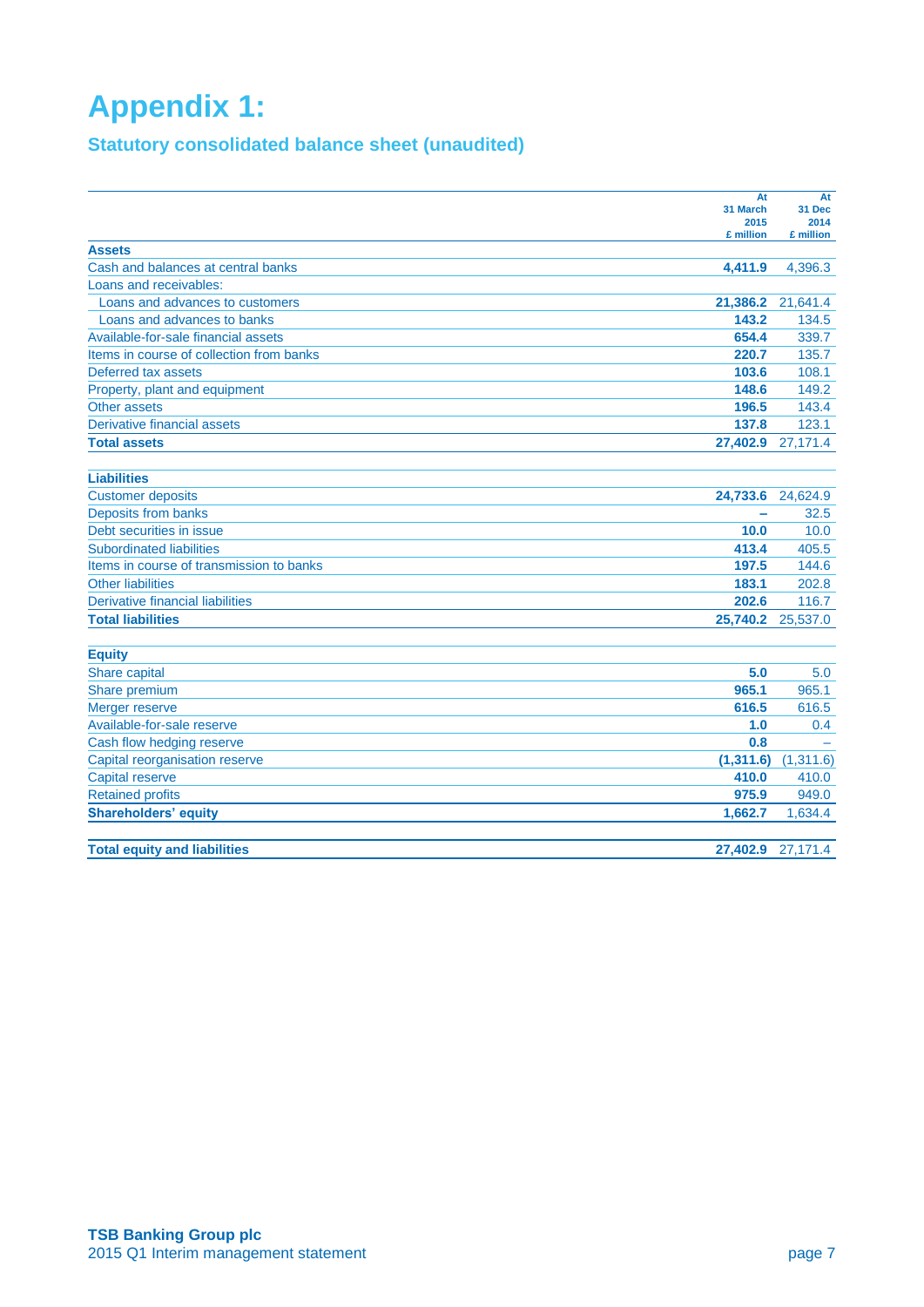# **Appendix 2:**

## **Statutory summary consolidated statement of comprehensive income (unaudited)**

|                                                                                    | 3 months to 3 months to |                  |
|------------------------------------------------------------------------------------|-------------------------|------------------|
|                                                                                    | 31 March                | 31 March<br>2014 |
|                                                                                    | 2015<br>£ million       | £ million        |
| Income statement:                                                                  |                         |                  |
| Interest and similar income                                                        | 236.7                   | 233.4            |
| Interest and similar expense                                                       | (49.4)                  | (53.1)           |
| <b>Net interest income</b>                                                         | 187.3                   | 180.3            |
| Fee and commission income                                                          | 48.2                    | 52.3             |
| Fee and commission expense                                                         | (18.0)                  | (15.2)           |
| Net fee and commission income                                                      | 30.2                    | 37.1             |
| Other operating income                                                             | 6.7                     | 1.8              |
| <b>Other income</b>                                                                | 36.9                    | 38.9             |
| <b>Total income</b>                                                                | 224.2                   | 219.2            |
| <b>Operating expenses:</b>                                                         |                         |                  |
| Other operating expenses                                                           | (169.8)                 | (152.8)          |
| Sabadell transaction costs                                                         | (1.3)                   |                  |
| Defined benefit pension scheme settlement gain                                     |                         | 63.7             |
| <b>Total operating expenses</b>                                                    | (171.1)                 | (89.1)           |
| Operating profit before impairment losses and taxation                             | 53.1                    | 130.1            |
| Impairment losses on loans and advances to customers                               | (18.8)                  | (27.3)           |
| <b>Profit before taxation</b>                                                      | 34.3                    | 102.8            |
| <b>Taxation</b>                                                                    | (7.4)                   | (21.1)           |
| Profit for the year                                                                | 26.9                    | 81.7             |
| Other comprehensive income:                                                        |                         |                  |
| Items that may be subsequently reclassified to profit or loss:                     |                         |                  |
| Movements in revaluation reserve in respect of available-for-sale financial assets | 0.7                     |                  |
| Cash flow hedges                                                                   | 1.1                     |                  |
| <b>Taxation</b>                                                                    | (0.3)                   |                  |
| Other comprehensive income for the year, net of taxation                           | 1.5                     |                  |
| Total comprehensive income for the year                                            | 28.4                    | 81.7             |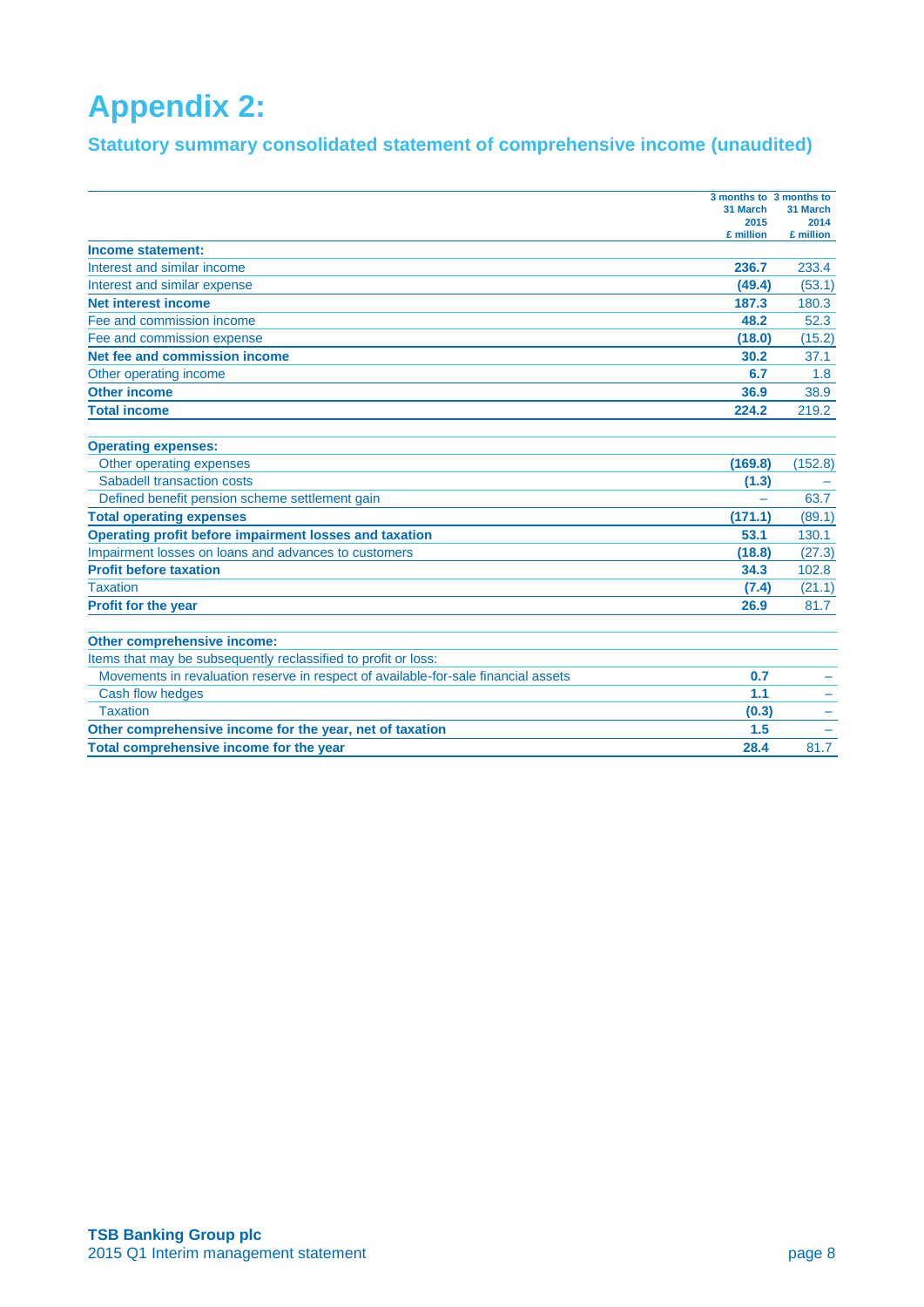# **Appendix 3:**

## **Quarterly results summary by segment (unaudited)**

| <b>Group</b>                                     |                      |                      |                      |                      |                      |
|--------------------------------------------------|----------------------|----------------------|----------------------|----------------------|----------------------|
|                                                  | Q1 2015<br>£ million | Q4 2014<br>£ million | Q3 2014<br>£ million | Q2 2014<br>£ million | Q1 2014<br>£ million |
| Net interest income                              | 192.3                | 197.2                | 199.3                | 201.6                | 189.0                |
| Other income                                     | 30.5                 | 34.5                 | 33.2                 | 34.5                 | 38.1                 |
| <b>Total income</b>                              | 222.8                | 231.7                | 232.5                | 236.1                | 227.1                |
| <b>Operating expenses</b>                        | (169.8)              | (194.7)              | (167.9)              | (180.7)              | (152.8)              |
| Impairment                                       | (18.8)               | (23.5)               | (23.0)               | (23.8)               | (27.3)               |
| <b>Profit before taxation (management basis)</b> | 34.2                 | 13.5                 | 41.6                 | 31.6                 | 47.0                 |
| Gain/(loss) on derivatives and hedge accounting  | 4.4                  | (0.4)                | (2.9)                | 0.8                  | (0.6)                |
| Derivative fair value unwind                     | (3.0)                | (4.5)                | (5.6)                | (6.7)                | (7.3)                |
| Sabadell transaction costs                       | (1.3)                |                      |                      |                      |                      |
| Defined benefit pension scheme settlement gain   |                      |                      |                      | -                    | 63.7                 |
| <b>Statutory profit before taxation</b>          | 34.3                 | 8.6                  | 33.1                 | 25.7                 | 102.8                |
| Loans and advances to customers                  | 21,386.2             | 21,641.4             | 22,016.2             | 22,493.4             | 23,039.3             |
| <b>Customer deposits</b>                         | 24,733.6             | 24,624.9             | 24,157.6             | 23,700.4             | 23,259.7             |
| Group banking net interest margin <sup>(1)</sup> | 3.61%                | 3.57%                | 3.54%                | 3.54%                | 3.62%                |
| Management basis cost: income ratio              | 76.2%                | 84.0%                | 72.2%                | 76.5%                | 67.3%                |
| Group asset quality ratio <sup>(2)</sup>         | 0.35%                | 0.43%                | 0.41%                | 0.42%                | 0.52%                |

### **Franchise**

|                                                      | Q1 2015   | Q4 2014   | Q3 2014   | Q2 2014   | Q1 2014   |
|------------------------------------------------------|-----------|-----------|-----------|-----------|-----------|
|                                                      | £ million | £ million | £ million | £ million | £ million |
| Net interest income                                  | 172.3     | 175.2     | 175.6     | 176.7     | 179.8     |
| Other income                                         | 33.1      | 37.3      | 36.0      | 36.0      | 38.5      |
| <b>Total income</b>                                  | 205.4     | 212.5     | 211.6     | 212.7     | 218.3     |
| <b>Operating expenses</b>                            | (169.8)   | (194.7)   | (167.9)   | (180.7)   | (152.8)   |
| Impairment                                           | (18.8)    | (23.5)    | (23.0)    | (23.7)    | (26.8)    |
| Profit/(loss) before taxation (management basis)     | 16.8      | (5.7)     | 20.7      | 8.3       | 38.7      |
|                                                      |           |           |           |           |           |
| Loans and advances to customers                      | 18,708.6  | 18,839.3  | 19.063.1  | 19,381.8  | 19.749.4  |
| <b>Customer deposits</b>                             | 24.733.6  | 24,624.9  | 24,157.6  | 23,700.4  | 23,259.7  |
| Franchise banking net interest margin <sup>(1)</sup> | 3.71%     | 3.65%     | 3.61%     | 3.60%     | 3.64%     |

### **Mortgage Enhancement**

|                                                                 | Q1 2015                  | Q4 2014   | Q3 2014   | Q2 2014   | Q1 2014   |
|-----------------------------------------------------------------|--------------------------|-----------|-----------|-----------|-----------|
|                                                                 | £ million                | £ million | £ million | £ million | £ million |
| Net interest income                                             | 20.0                     | 22.0      | 23.7      | 24.9      | 9.2       |
| Other income                                                    | (2.6)                    | (2.8)     | (2.8)     | (1.5)     | (0.4)     |
| <b>Total income</b>                                             | 17.4                     | 19.2      | 20.9      | 23.4      | 8.8       |
| <b>Operating expenses</b>                                       | $\overline{\phantom{a}}$ |           |           |           |           |
| Impairment                                                      |                          |           |           | (0.1)     | (0.5)     |
| <b>Profit before taxation (management basis)</b>                | 17.4                     | 19.2      | 20.9      | 23.3      | 8.3       |
| Loans and advances to customers                                 | 2,677.6                  | 2,802.1   | 2,953.1   | 3.111.6   | 3,289.9   |
| Mortgage Enhancement banking net interest margin <sup>(1)</sup> | 2.96%                    | 3.03%     | 3.10%     | 3.13%     | 3.25%     |

(1) and (2) See notes on page 3.